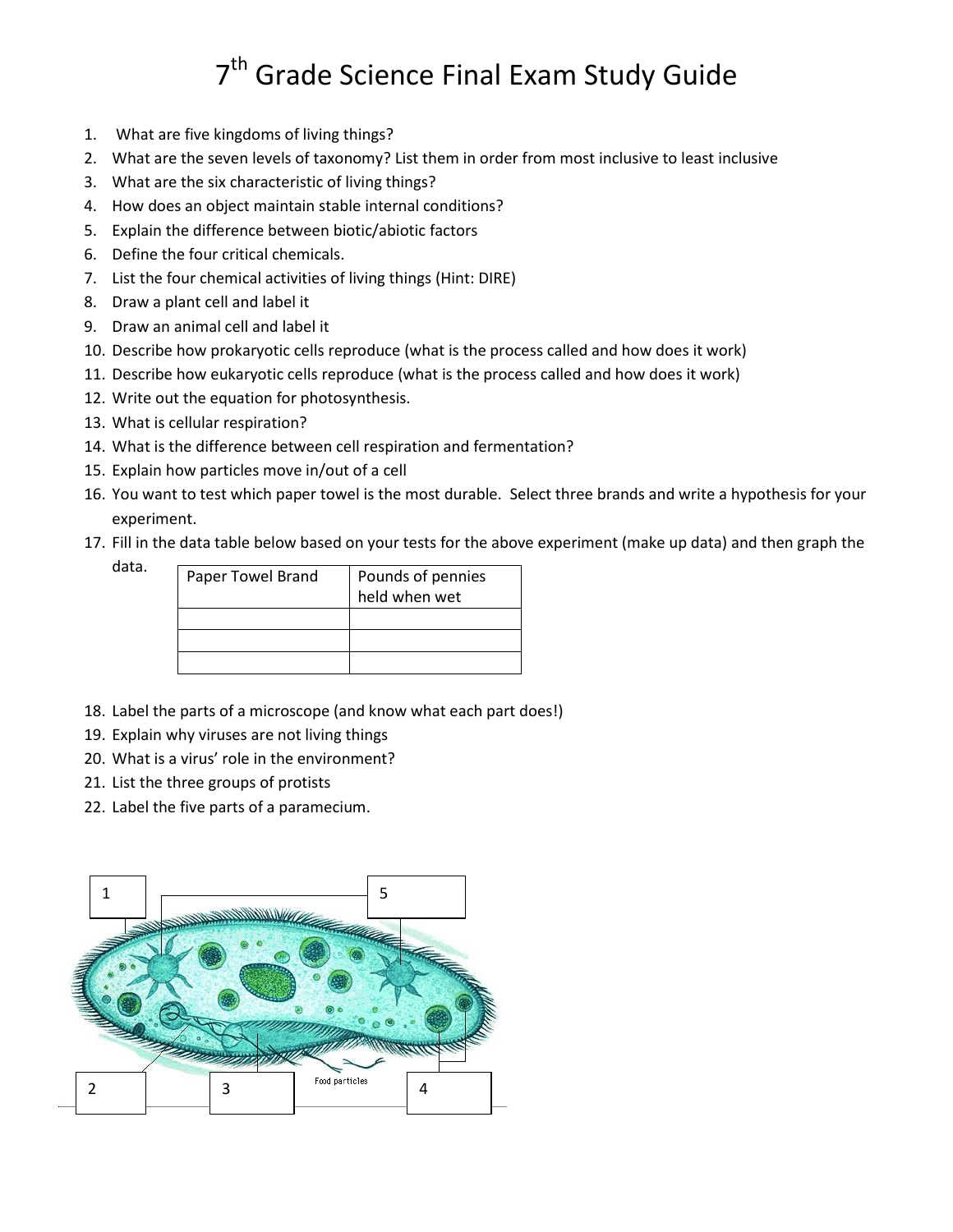- 23. What is the role of fungi in the environment? (what do they eat?)
- 24. Label the parts of a perfect flower and their functions
- 25. Label the parts of an angiosperm and know what each part is for (what does the stem do? What are the flowers for? What do the roots do?)
- 26. Describe pollination and fertilization
- 27. What is the difference between invertebrates and vertebrates?
- 28. List the six types of invertebrates.
- 29. List the five types of vertebrates.
- 30. Describe the job of the internal structure of worms.
- 31. Explain the difference between an endotherm and an ectotherm
- 32. What is the difference between amphibians and reptiles
- 33. Explain how energy flows through a food web. What would happen if a new species was introduced?
- 34. Explain the relationship between traits and heredity.
- 35. Explain the difference between dominant and recessive genes.
- 36. Explain how genes and alleles are related to genotype and phenotype
- 37. Use the following information in a Punnett Square:

A black male rabbit (heterozygous dominant) is crossed with a while female (homozygous recessive). What is the genotype ratio?



- 38. Describe how skeletal muscles move bones.
- 39. What are the four main parts of the cardiovascular system and describe their functions.
- 40. Draw the flow of blood through the heart. Use a solid arrow for oxygen-poor blood and a dashed arrow for oxygen rich blood.



- 41. Describe the job of blood (what does it bring/take away?)
- 42. Explain how breathing happens.
- 43. Discuss the relationship between the respiratory system and the circulatory system.
- 44. How does skin help maintain homeostasis?